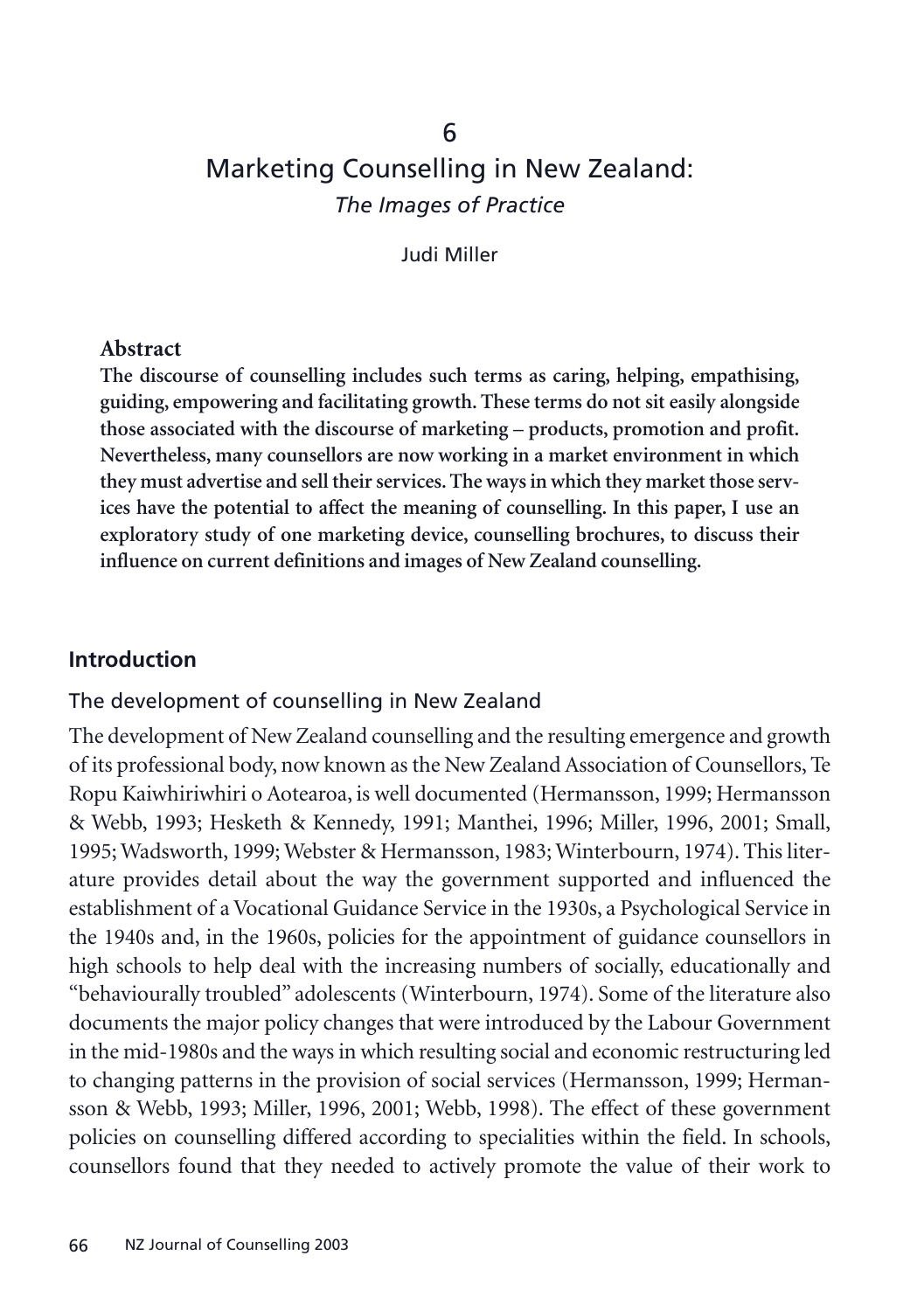colleagues. In vocational guidance, with constant restructuring of the service, counsellors faced a changing work focus and a number of redundancies. Some vocational guidance counsellors followed the course of action taken by a number of social workers and their colleagues in social service agencies by moving into private practice counselling.

While the term "private practice" conjures up an image of counsellors gaining an income by counselling private individuals for a fee, in New Zealand this is not strictly the case. At the same time as the government was reducing its financial support for general welfare services, it was providing financial support for some specialist groups within the health and welfare sectors. Specifically, government subsidies were available for counselling of particular client groups – people seeking rehabilitation counselling, couples seeking reconciliation or divorce, people who had been sexually abused, and some people who could be defined as having a disability.

One major influence of the changing government policies on counselling was, therefore, an increase in the rhetoric of professionalisation as some counsellors sought general government recognition for their work as an important social service and specific recognition for work that was subsidised. This introduced a competitive and market-oriented element to the counselling field, which had previously enjoyed a cooperative structure largely supported in publicly funded institutions. Private sector counsellors, in particular, found themselves having to market their services using a variety of techniques. In this paper, I examine one technique: the brochure. I describe the brochures of eight counselling agencies, 44 counsellors and seven organisations promoting specific models of counselling, and explore some of the ways in which marketing approaches are being used in New Zealand counselling. I suggest that while some cooperation still exists between private sector counsellors, their advertisements reflect obvious competition for business. I also suggest that, while some of the content of these advertisements is shaped by professional associations, most counsellors are using their own guidelines to market their services. They are making their own decisions about how to promote a professional, credible image while providing information on the benefits of counselling to potential clients. In this way, the market is shaping new meanings for counselling.

### Competition in counselling

Competition and associated claims-making is central to marketing strategies (Lovelock et al., 1998). In New Zealand, however, because much of the work of counsellors was shaped by government (the government strongly influenced who would work in the Psychological Services, who would provide vocational guidance, who would provide secondary school counselling and who would train those counsellors) competition has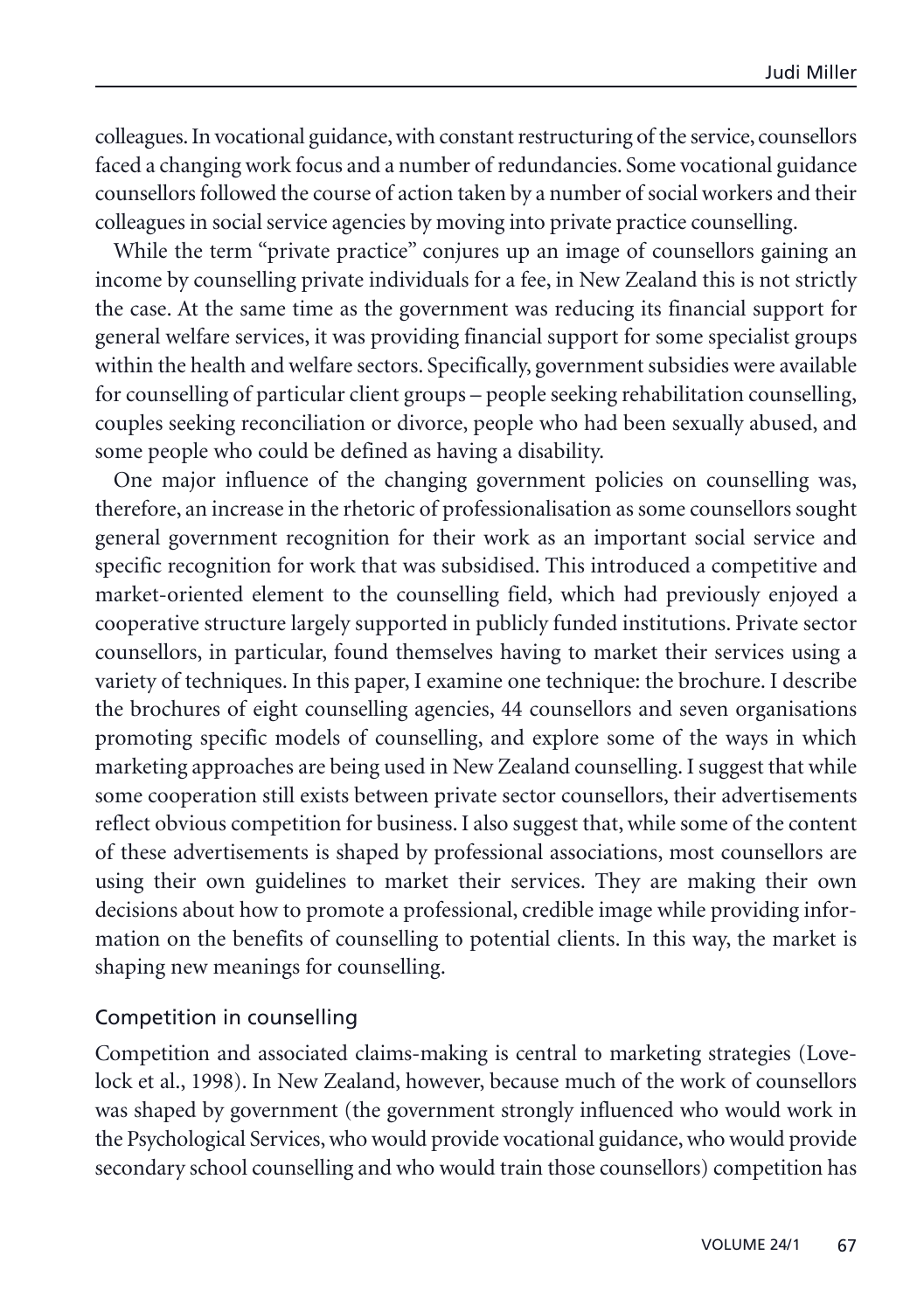not been their central concern. More recently, however, the environment in which counsellors work has become one in which both cooperation and competition exist. Macdonald's view that inter-relationships are important describes this environment well. He argued that:

*Professions … are competing in a market place where they may or may not impinge on each other and where they also compete, conflict and collaborate in a quite non-systematic way with non-professionals, with their clients and with the state* (Macdonald, 1995, p. 16).

In this new environment, counsellors are being asked to simultaneously serve clients on two levels. On the first level are the clients who require counselling. On the second level are referral agents and such third-party funders of counselling as the Accident Compensation and Insurance Corporation, Work and Income New Zealand, and the Family Court. Since one criterion for some third-party funding is membership of a recognised professional association, this situation requires counsellors to cooperate with one another to get their association to meet the recognition criteria. At the same time, they (the counsellors) must compete with one another for access to referral agents and the limited number of clients. This requires them to persuade their association to adopt strict membership criteria that may limit the number of eligible counsellors. It also requires them to use marketing strategies to attract potential clients. Evidence that this has occurred can be seen in the ways that counsellors advertise, not only their academic and practical credentials, but also their affiliation with professional associations and their achievement of government accreditation. In using this strategy, the counsellors assume that these credentials are readily accepted by the public as indicators of professional services.

## Competition and marketing of professional services

Prior to the 1980s, marketing in New Zealand was an activity mainly associated with the selling of products such as beer, cereal or motor cars (Lovelock et al., 1998). Government policies of the 1980s, however, reduced the government regulation that constrained competitive activity in a number of service industries and these industries faced new ways of working. Lovelock et al. consider that marketing provided some of the service industries with a tool for survival. They state that: "among the keys to competing effectively in this new and challenging environment are skills in marketing strategy and execution – areas in which many service firms have traditionally been weak" (Lovelock et al., 1998, p. 5). A further effect of new government policies was the legal pressure that forced professional service associations, such as those associated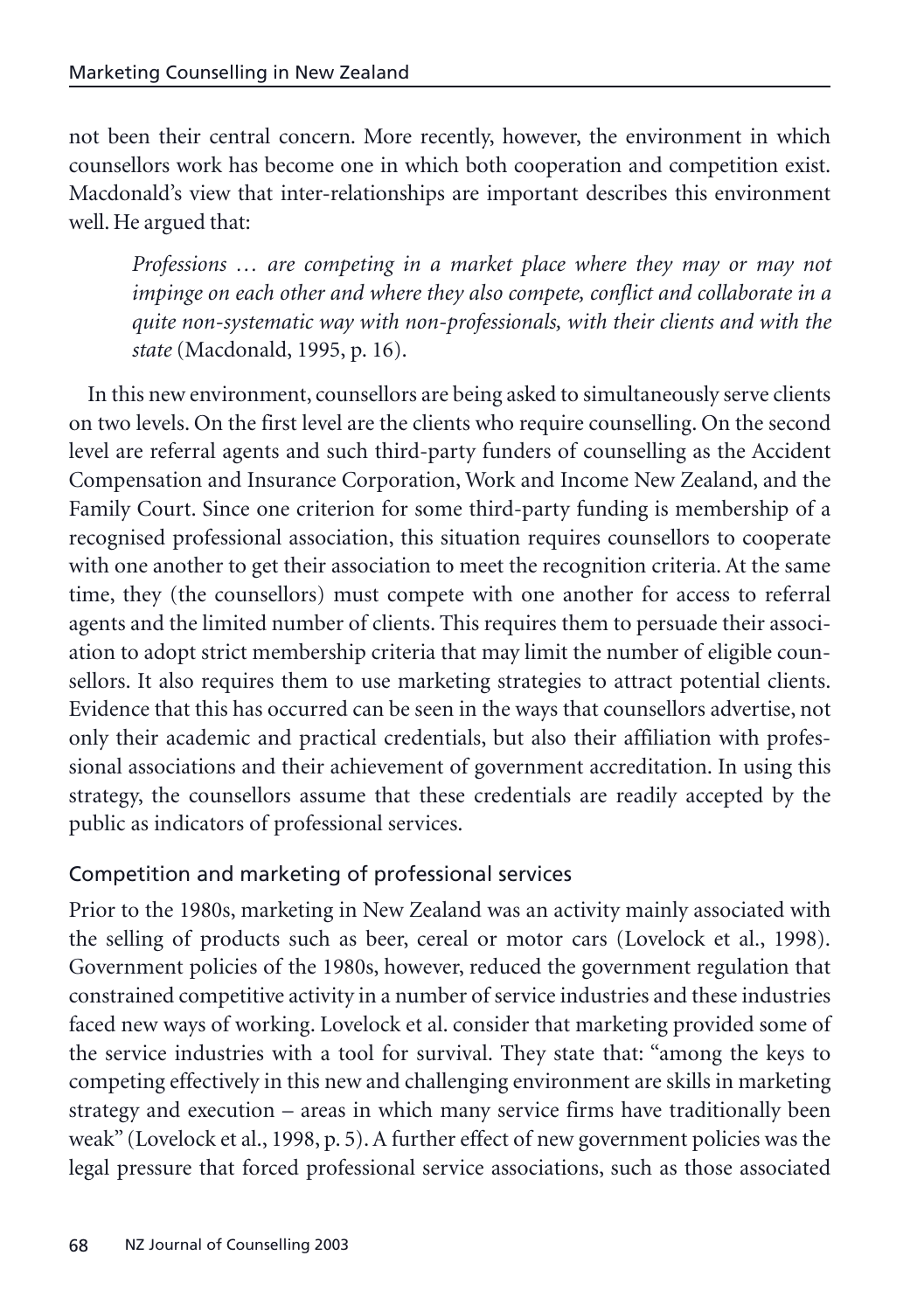with the law, medicine and accountancy, to remove or relax bans on advertising and promotional activities. Lovelock et al. (1998, p. 13) note that "financial pressures and the desire to appeal to more customers are forcing public and nonprofit organisations to reduce their costs, develop more efficient operations, and pay more attention to customer needs and to competitive activities". A decade earlier, Kotler and Bloom (1984) noted that in North America professionals were turning to marketing to help them cope with increasing competition, greater public dissatisfaction with the professions and several other changes in their external environments.

### **The place of marketing in counselling**

In the case of New Zealand counsellors, I note that they are turning to marketing to help them cope with competition, but that this is not without its tensions. First, some counsellors are reluctant to have anything to do with selling. This is supported by Davis (1996) who, in a book promoting marketing for therapists, indicates that there is a general image among counsellors that anyone who does marketing is located somewhere between a used-car salesman and an outright liar. She states that service providers frequently see marketing as something they certainly wouldn't want to do themselves: "'we are ethical' they seem to think, and 'we wouldn't want to push anybody into anything'" (Davis, 1996, p. 2). Second, counsellors have to be aware of both levels of clients they serve. Thus, while they can use particular terms to attract counselling clients, they may need to use different terms to satisfy the needs of third-party funders. Kotler and Bloom (1984) suggest that to go overboard in serving one type of client could lead to a loss of trust with important third parties – government agencies, insurance companies, colleagues, etc. Nevertheless, it is generally recognised that advertising is often the first point of contact between counsellors and clients and plays an important role in providing factual information about services (Davis, 1996; Lovelock et al., 1998). It is instructive, in these terms, to think about the following quotation from Davis (1996, p. 2).

*Most good clinicians engage in marketing everyday. Gathering background information about clients is a type of marketing research. When you, as a clinician, develop a treatment plan to solve a client's problem, the process is like developing a marketing plan to solve a business problem. And when you convince a client to stick with treatment, take a risk, or follow an aftercare plan, you are selling. Whether your style is consultative, suggestive, or confrontational, the action is the same: you are marketing.*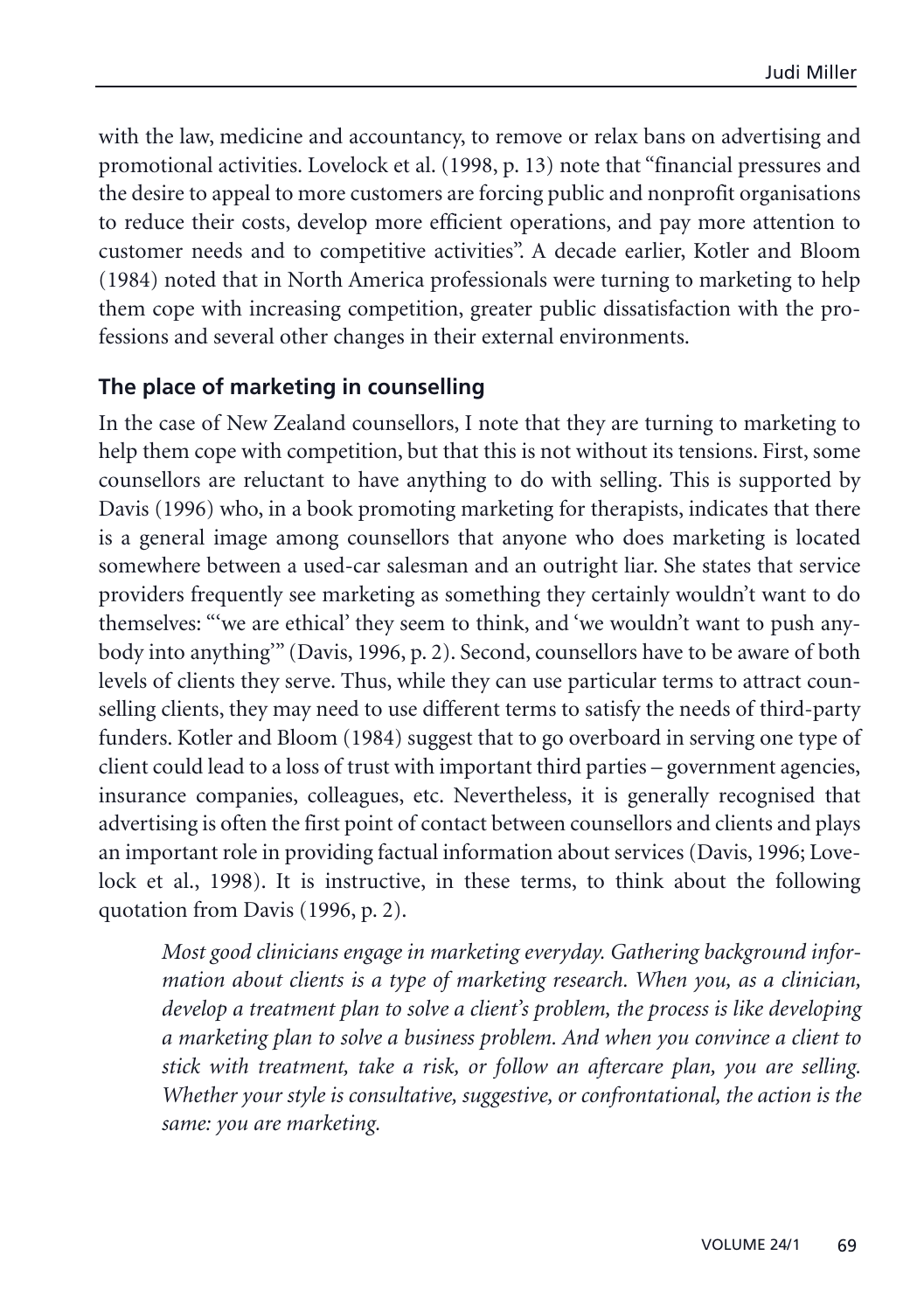### Claims about service quality

According to Abbott (1988), when an occupational group enters the competitive field of work jurisdiction, it must engage in claims-making about the work quality of its members. Since a feature of the 1980s, in New Zealand, was growing customer discontent with the quality of products and services, there was a change in perceptions of quality (Lovelock et al., 1998). Traditional notions of service quality (internal standards) were replaced by the new imperative of allowing quality to be customerdriven (Lovelock et al., 1998). At this time, however, we find that counsellors' professional associations were still appealing to traditional notions of service quality, that is, internal standards, to make claims about the quality of service of their members. Evidence of this can be found in current Codes of Ethics of the New Zealand Association of Psychotherapists, New Zealand Psychological Society and New Zealand Association of Counsellors. For the New Zealand Association of Counsellors, for example, the purpose of the Code of Ethics is: "to establish and maintain standards for Members and Applicants of the New Zealand Association of Counsellors and to inform and protect members of the public seeking their services … Counsellors of this Association, in assenting to this code, accept their responsibilities to clients, colleagues, the Association, agencies and the wider community" (NZAC Code of Ethics, 2002). Similarly, for the New Zealand Psychological Society, the "code is a standard for professional behaviour" (www.psychology.org.nz) and for the New Zealand Association of Psychotherapists the code "provides a statement of what clients and the general public may expect from the Association and its members" (www.nzap.org.nz).

Furthermore, in the mid-1990s, the New Zealand Association of Counsellors published a pamphlet to promote counselling services that were safe and accountable. In this, clients were advised that it was their right to ask to which professional association a counsellor belongs, to ask about the counsellor's supervision and to view the counsellor's code of ethics. The client was also advised that a full member of the New Zealand Association of Counsellors is professionally trained and is expected to be trustworthy, respect confidentiality, listen carefully, help the client sort out how he or she would like things to be different, and to support the client to make changes of choice.

These Codes of Ethics and information pamphlets are readily available to the public. They are therefore able to attract the attention of both types of client groups: people who seek counselling, and referral or third-party funding agencies. While some of the needs of these two types of clients are the same, each client group has specific indicators of quality that it wants to be demonstrated. Davis and Freeman (1996) note that referral sources [such as third-party funding agencies] want professionalism, consultation and prompt return of reports or evaluations, but individuals and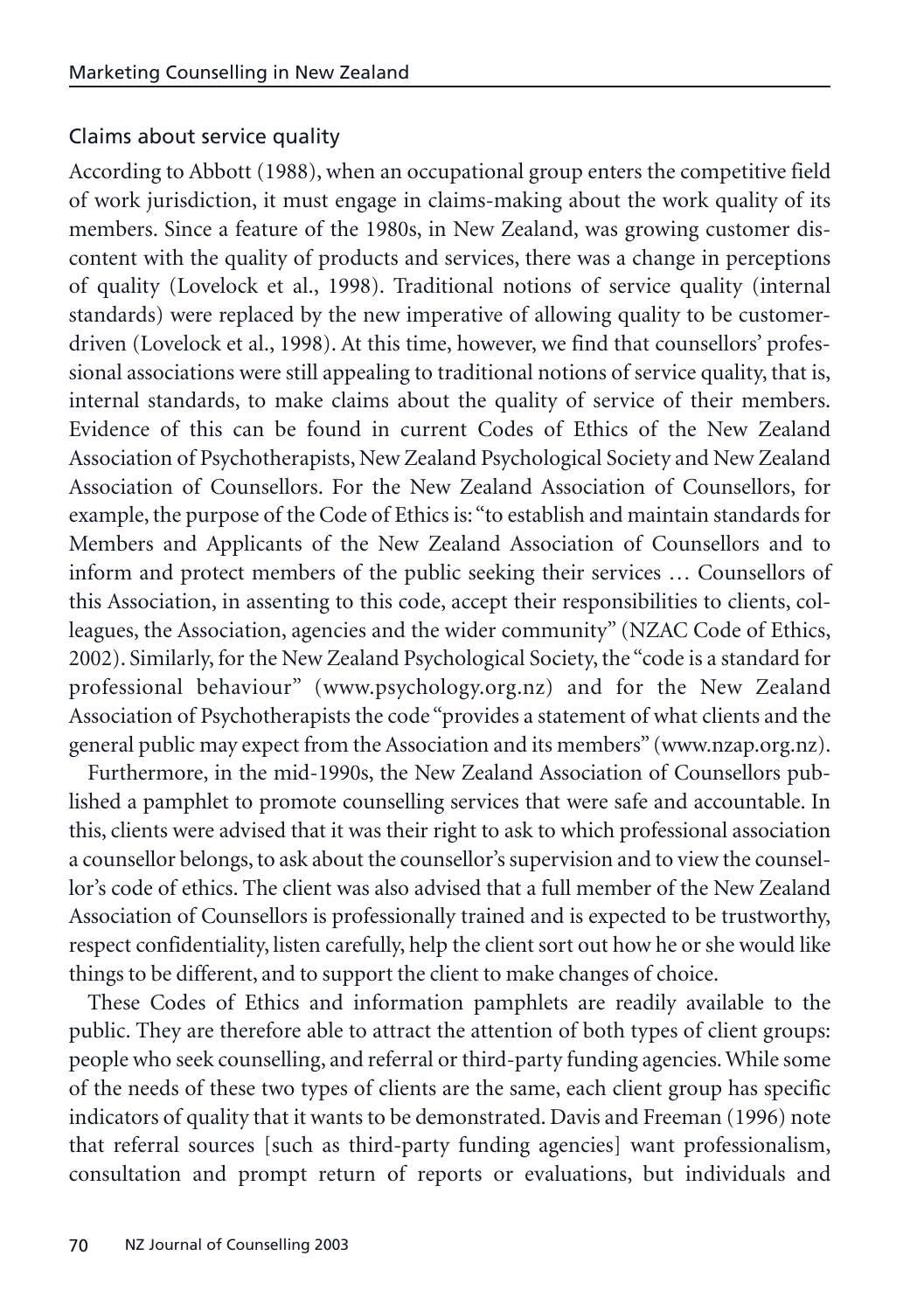families want understanding, unconditional regard, respect, empathy and consideration. Furthermore, Leicht and Fennell (2001) note that while accountability and efficiency are things we need collectively, when clients need professional services on an individual basis they demand a professional service that they know, trust and with which they can meet face-to-face on a regular basis. This raises questions about the types of information available to clients who may want to choose a counsellor.

### Information available to potential clients

The need to compete for clients heralded an increase in research into client preferences for counsellor characteristics (Giles & Dryden, 1991; Hartlage & Sperr, 1980). Some of this research also supported the idea that it was helpful to clients for counsellors to provide information about the counsellors and the counselling process (Epperson & Lewis, 1987; Giles & Dryden, 1991; Manthei, 1988). In New Zealand, however, until recently, there have been few general sources of such information available to potential clients. Those that do exist include the *Directory of Counselling and Psychotherapy* (Webster, 1992), the 'Gm resource and referral directory' (2002), two pamphlets about choosing a counsellor (one published by the New Zealand Association of Counsellors and one published by the feminist social workers committee) and a counselling guide book for clients written by Manthei and Miller (2000). Each of these sources of information suggests aspects of counselling that clients should look for and, in this way, each has the potential to shape the meaning and definition of counselling work and quality.

Wivell and Webb (1995) note that the *Directory of Counselling and Psychotherapy* (Webster, 1992) includes a description of various counselling approaches and some hints about choosing a counsellor. The directory comprises a list of counsellors and counselling agencies with details about their qualifications, approach, area of speciality, supervision details, fees and code of ethics. This then suggests the necessary criteria for clients to evaluate the service of counsellors. Similarly, the pamphlet printed by the feminist social workers committee (undated but early 1990s) advised clients to take time to find someone whose training, style and personality were suited to their needs. Further, clients were advised to ask potential counsellors about the number of sessions, length of visits, qualifications, cultural beliefs and values, agency orientation and philosophy, cost, attitude towards women, goals and the model the counsellor used. In their book promoting informed choices for clients, Manthei and Miller (2000) listed the following as useful information: qualifications and training, experience of working with specific problems, code of ethics, supervision, professional association, fees, estimate of time in counselling, insurance payments, length of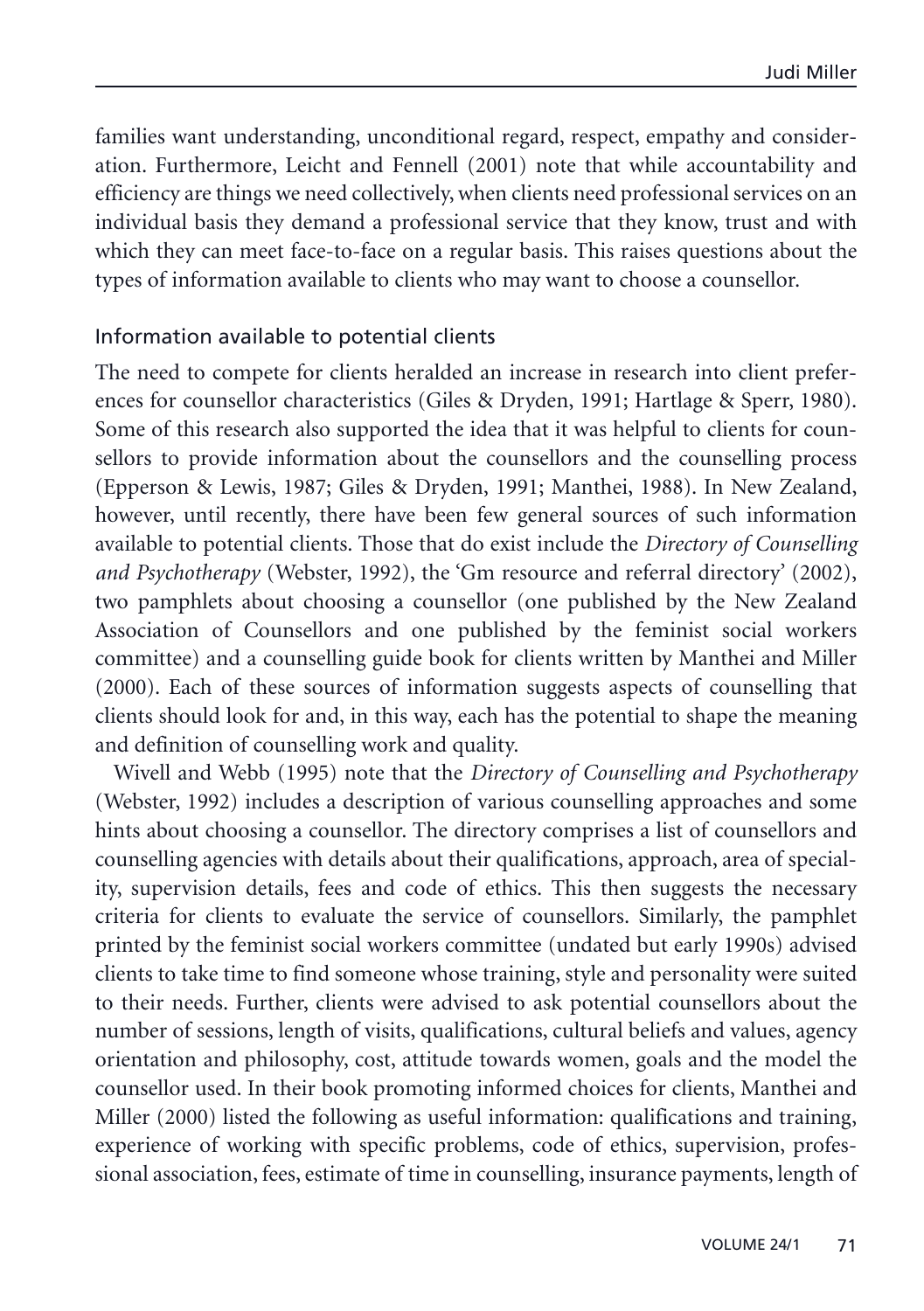session, cancellation policies, model of counselling, policy on confidentiality and complaints procedure.

## The marketing of counselling in New Zealand

While the lists above suggest the type of information that counsellors might provide when they are marketing their services, it is up to individual counsellors to determine the text and images that will be most likely to attract potential clients. This flexibility is available to members of the New Zealand Association of Counsellors because constraints set by the Association are minimal. Even the statement in the 2000 version of the Code of Ethics (NZAC, 2000, p. 26) that "Counsellors shall adhere to professional standards in advertising the availability of their services" has been omitted from the 2002 Code (NZAC, 2002).

## **A small case study**

My interest in the marketing of counselling in New Zealand has developed alongside my interest in the effects of third-party funding on the development of counselling. As I explored counsellors' approaches to marketing I noted that the Yellow Pages is the most common form of advertising. Advertisements using this medium have steadily increased in number over the last decade. Although I am currently examining their content, in this paper I have chosen to look at another emerging form of advertising, the counselling brochure. My reason for this approach is that the size and structure of the Yellow Pages, like classified advertisements, limits the potential of the advertiser to elaborate on his or her services. Vestergaard and Schroder (1985) suggest that classified advertisements contain very few persuasive elements and are often merely notices informing interested segments of the public that something is available. The brochure, on the other hand, can serve the counsellor "by promoting a professional image, contributing to [his or her] credibility, and carrying information to the community about [her or his] services" (Porras, 1996). It is therefore more likely to influence the public image of counselling.

Since 1995, I have collected all counselling brochures available to me. While this collection is not comprehensive, it provides the basis for an exploratory analysis and is a place to start in considering the influence of marketing on current trends in New Zealand counselling. For this paper, I examined seven brochures that are associated with particular counselling approaches, eight agency brochures (in which individual advertisements for 36 counsellors are placed) and eight brochures in which individual counsellors advertised their services. The paper reflects my attempts simply to describe the content of and interpret the image portrayed by these brochures.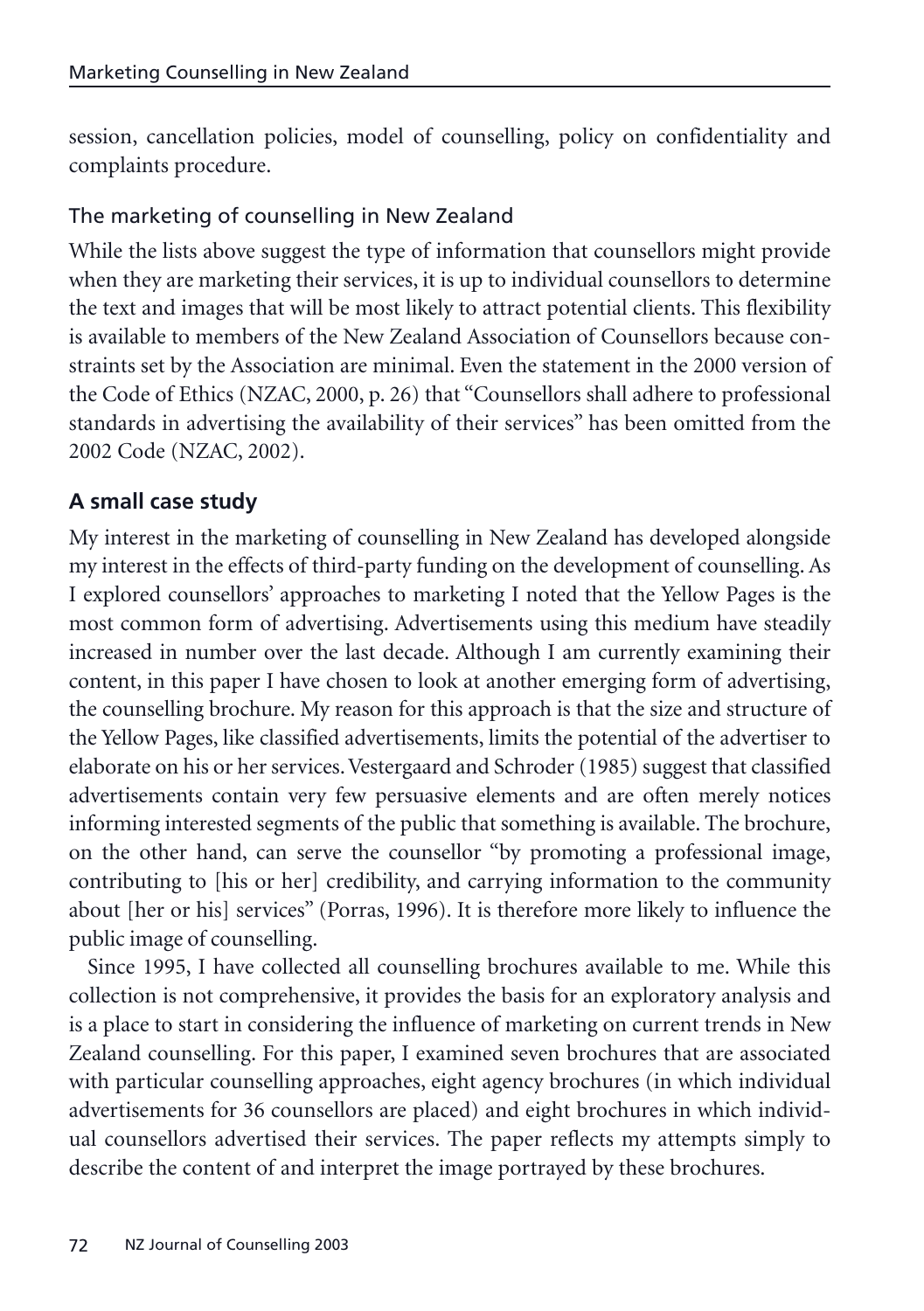## Counselling brochure images

Counsellors' brochures are placed in medical centres, social service agencies, churches and libraries. Their aim is to attract referrals from personnel in an agency, and clients, using images and words which in some way describe the services offered. They are designed to communicate anticipatory expectations about counselling and reinforce notions of "here you will gain".

There are three types of brochures that I have examined.

### **1. Brochures related to counselling approaches**

These brochures have a dual purpose relating to counsellors and clients. Some of these brochures advertise short training courses and workshops for counsellors. They describe the qualifications and experience of professionals who are expected to attend the workshops. Others, however, expect both professionals and counselling clients to attend courses for personal development. It is in these dual purpose brochures that I have found commonly used marketing techniques. These include the use of an attractive design and visually attractive paper, the use of photographs to enhance the written description of the service, the inclusion of quotations from satisfied users of the service (testimonials), bold headings to catch the reader's attention and phrases claiming the benefit to clients who use the service. These techniques address a problem associated with the marketing of services suggested by Lovelock et al. (1998). The problem is that since a service is an intangible performance, it is more difficult for clients to evaluate than a physical product. Furthermore, the harder a product is to evaluate in advance of purchase or use, the greater the perceived risk for the customer. Thus, according to Lovelock et al. (1998), the marketing techniques used in brochures should reduce pre-purchase perceptions of risk.

The following examples demonstrate that these techniques are commonly used in these types of brochures.

In brochures advertising Narrative Therapy, Neurolinguistic Programming and Art Process work, the following beneficial outcomes are claimed.

*Participants in … workshops invariably find them empowering, useful and fun, and leave the workshop with real skills to apply in their own working lives.*

*Transform relationships and achieve personal changes quickly and easily.*

*Develop personal creativity, confidence and clarity, improved relationships and a love for the world.*

In brochures that advertise personal development, we have the following examples.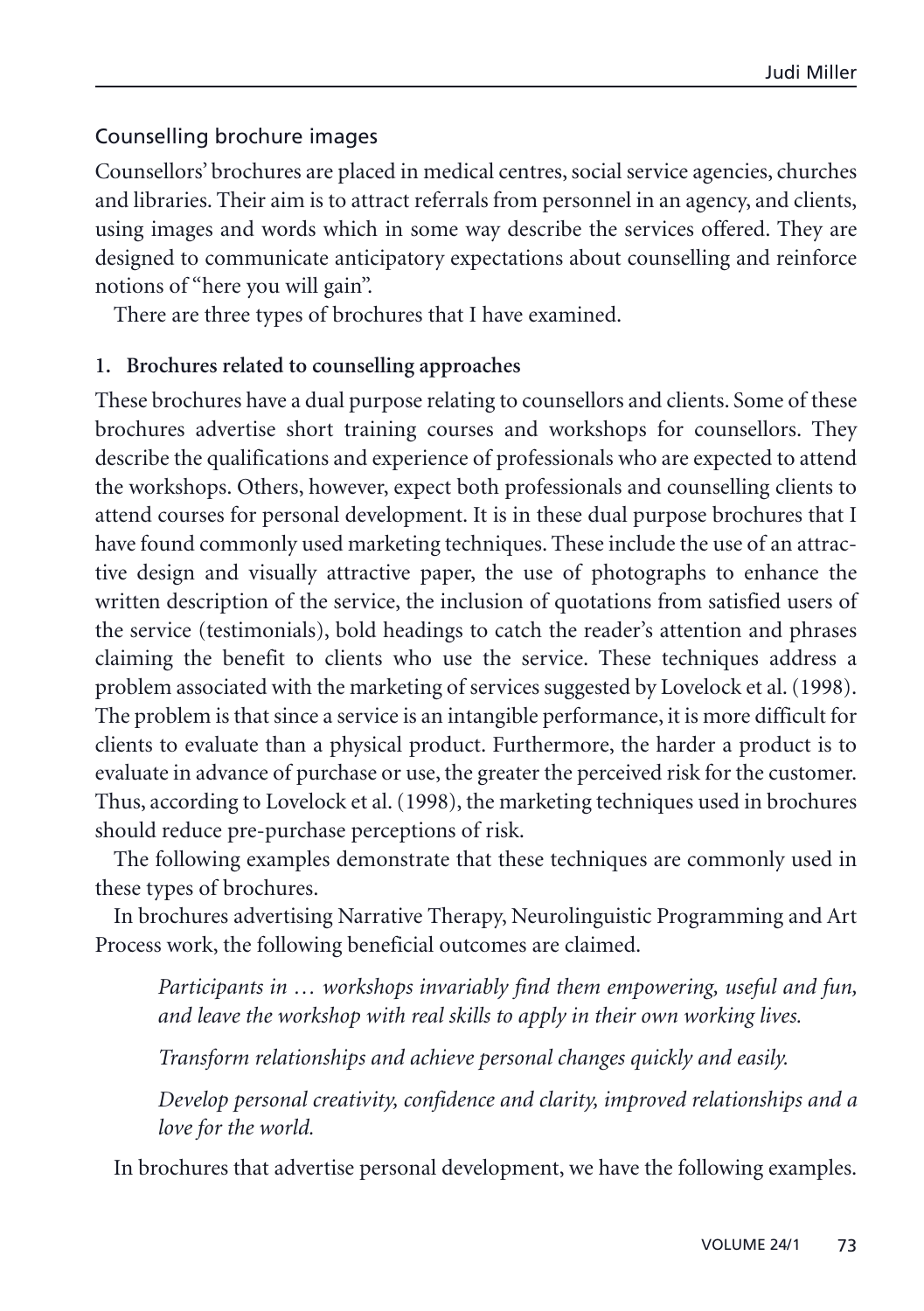*If your life deserves Love, then you deserve to give yourself the opportunity to nurture your ability to build loving relationships and in a supportive environment we will explore techniques … which you can use to more effectively listen to the messages your body can give you … recognise your own wisdom and enhance your capacity to deal with and lift over the various operative problems you encounter.*

While some of these brochures may not strictly fit the counselling/therapy model, the similarities they have to one another certainly help to blur the image of what is and what is not counselling. The claims that are made in them leave no doubt that counselling is a business whose viability depends on successfully persuading potential clients to purchase the service. Goffman (1976) argued that the task of the advertiser is to favourably dispose viewers to his [or her] product, and to show a sparkling version of that product in the context of a glamorous event. These brochures can certainly be interpreted as advertisements of this sort in which the image of counselling is promoted as a product that is focused on the future and is a necessary component of healthy living.

## **2. Counselling agency brochures**

At the organisational level, Kotler and Bloom (1984, p. 35) note "that a responsive organization … makes every effort to sense, serve, and satisfy the needs and wants of its clients within the constraints of (1) the legal and ethical standards of its profession and (2) its financial resources". In this group, we find brochures in which corporate values of accountability and quality are prominent. I have examined eight brochures advertising the services of counselling agencies. In these brochures, five advertise their services as low cost, all provide details of the hours of their service and six include the word "confidentiality" in the description of the service they provide. In this respect, these brochures resemble notices of information for clients. There are, however, other statements in these brochures that encapsulate the discourse of counselling and have the potential to influence its meaning. The first very closely resembles the statements made about counselling in the NZAC information pamphlet. "Committed to providing an affordable counselling/therapy service empowering people to make effective changes in their lives. Clients can expect: a safe environment, a respectful and non-judgemental attitude, confidentiality, honesty, sensitivity and warmth." Similarly, the following statement highlights safety, confidentiality and a professional service: "Committed to providing friendly, yet professional premises which provide for privacy and confidentiality, and which ensure safety, particularly in the area of violence prevention work." In another brochure the phrase representing the counselling discourse helps to define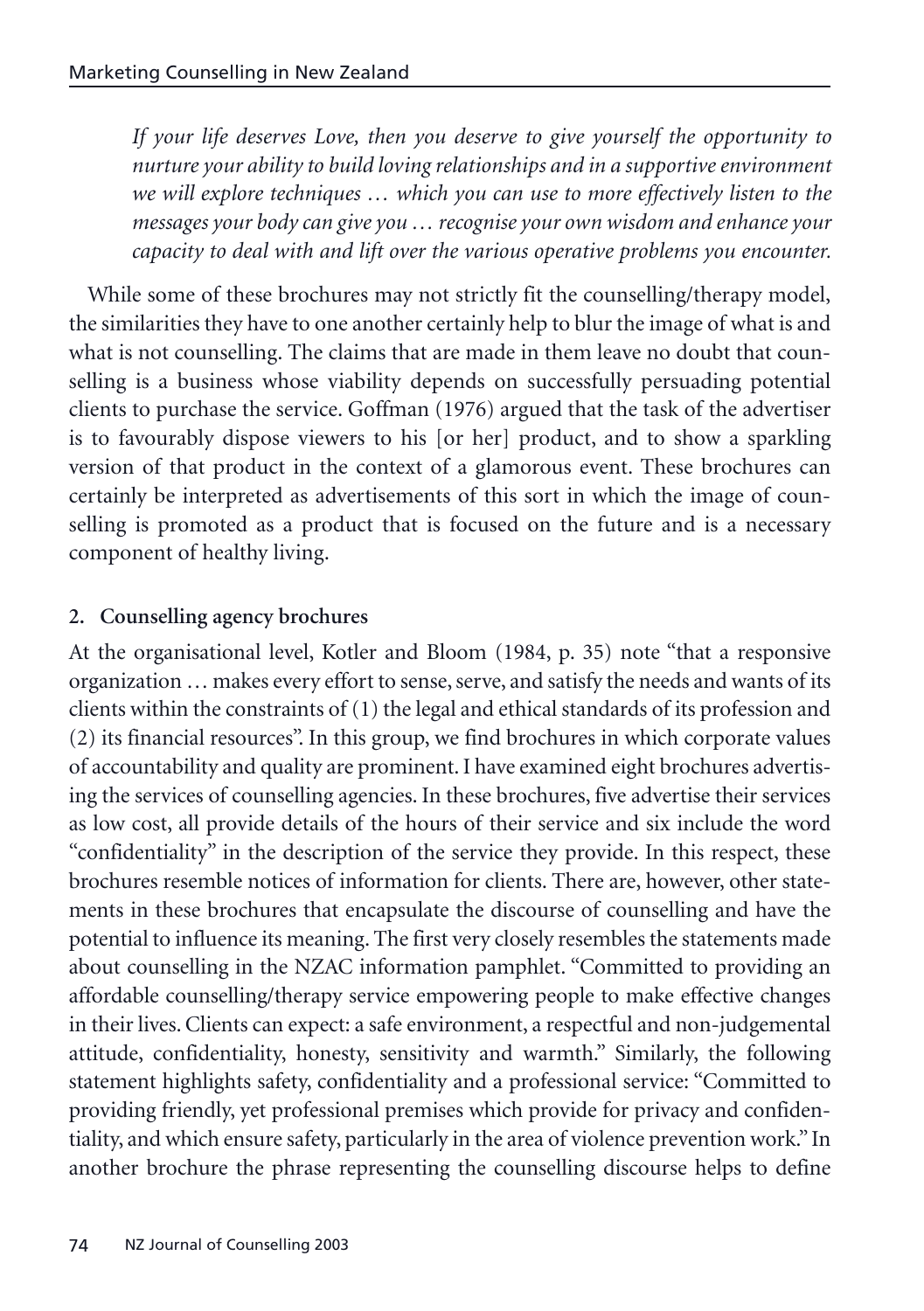counselling as a process (journey) shared by the counsellor and client: "Together we explore, discover and clarify ways of living more resourcefully and towards greater well-being. We aim to help people make their own unique journeys in ways that are liberating and purposeful for them."

These brochures, again, vary in style. Attention has been paid to the quality of paper, the attractiveness of the front page and words that engage the reader. Their purpose is to both inform clients of their service, to promote a professional image and to persuade clients to purchase that service. Their effect is to further shape the meaning and definition of counselling. In the case of these brochures, they set the scene for counselling to be perceived as a commodity, but one that caters for people on low incomes. They also shape the meaning of counselling as a service through which people can purchase solutions to overcome personal problems. The key words are contained in one brochure in which the aim of the service is to "ensure that services are enabling and empowering".

### **3. Individual counsellors' brochures**

There are 15 brochures which contain 44 individual advertisements of counsellors in my collection. Of the 44 counsellors, 35 are women. There are no Maori or Pacific Island counsellors represented in these brochures. This raises a question about whether it is possible for Maori counsellors to embrace the market discourse being discussed here. I note that while there are individual differences in style, the guidelines suggested in the Code of Ethics of the New Zealand Association of Counsellors appear to be used by most counsellors. Thus, there is little variation in the way counselling is defined by membership status, qualifications and availability of services. There are, however, differences in the way training, competence and counsellor characteristics are displayed.

# Information that helps set the professional image of the counsellor **Qualifications and credentials**

*All but one counsellor advertised their qualifications using more or less standard symbolic forms, for example: MA (Psych); Dip Soc Wk, MEd (Counselling); Cert Counselling (see Table 1). Interestingly, counsellors sometimes used different ways to signify the same qualification; for example, the MEd degree from the University of Canterbury was described as MEd (Counselling), MEd (Cert Counsel) and MEd (Cert Counselling). It is unclear if this is because counsellors did not know the correct degree title (MEd) or if they wanted to ensure that potential clients recognised their qualification as being one involving counselling.*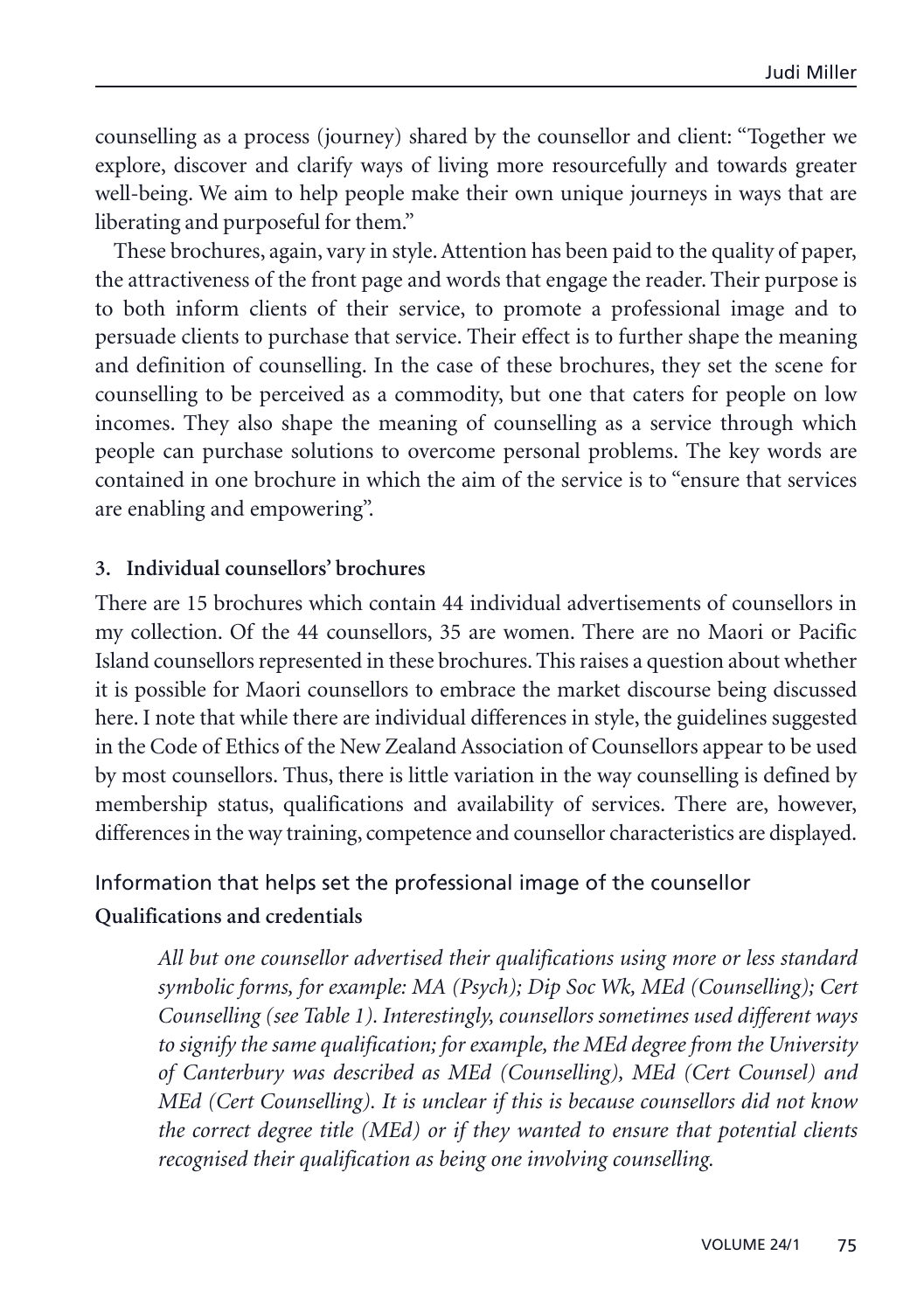| MA(Psych)<br>and/or registered<br>psychologist | University<br>post-grad<br>counselling/<br>quidance degree |  | Tertiary institute<br>counselling<br>certificate | Nursing<br>qualification |
|------------------------------------------------|------------------------------------------------------------|--|--------------------------------------------------|--------------------------|
| 12                                             |                                                            |  | 10                                               |                          |

\* Some counsellors mention more than one qualification.

Nearly all counsellors listed their membership of a professional association as a credential (see Table 2). Exceptions include four clinical psychologists in one agency, one counsellor who is known to be a member of NZAC and five student members (all of whom are known to be applicant members of NZAC). The most common professional association was NZAC (72% of the 40 counsellors who listed memberships); next was NZASW (Aotearoa New Zealand Association of Social Workers; 17.5%).

|  | Table 2: Credentials listed by counsellors $(n = 44)^*$ |  |
|--|---------------------------------------------------------|--|
|  |                                                         |  |

| MNZAC | MNZAP | <b>MNZPsS</b> | MNZASW |     | ACC approved Specialist cert** |
|-------|-------|---------------|--------|-----|--------------------------------|
| 29    |       |               |        | 1 Q |                                |

\* Some counsellors mention more than one qualification.

\*\* Specialist certificate (e.g. NLP, Family Therapy, Gestalt, Transactional Analysis, men's violence programme, special needs). Note: many of these appear in capital acronyms and are therefore not easily interpretable by clients.

Key: NZAC = New Zealand Association of Counsellors; NZAP = New Zealand Association of Psychotherapists;

NZPsP = New Zealand Psychological Society; NZASW = Aotearoa New Zealand Association of Social Workers; ACC = Accident Compensation and Insurance Corporation.

### **Practical arrangements**

Fifty-five percent of counsellors included a map locating their rooms, 71% provided information that a session would last 50–60 minutes and 55% included opening hours. Only four counsellors included a statement about the number of sessions a client could expect. These expectations ranged from "long term" and "varies from person to person" to "six sessions is a good guide" and "normally 2–3 sessions". One counsellor advertised a free introductory session.

### **Fees**

Most counsellors (82%) and agencies included a fee structure in their information pamphlet. The majority (68%) advertised a sliding scale. Nineteen counsellors (43%) advertised that they were ACC accredited, and 12 (27%) advertised that they were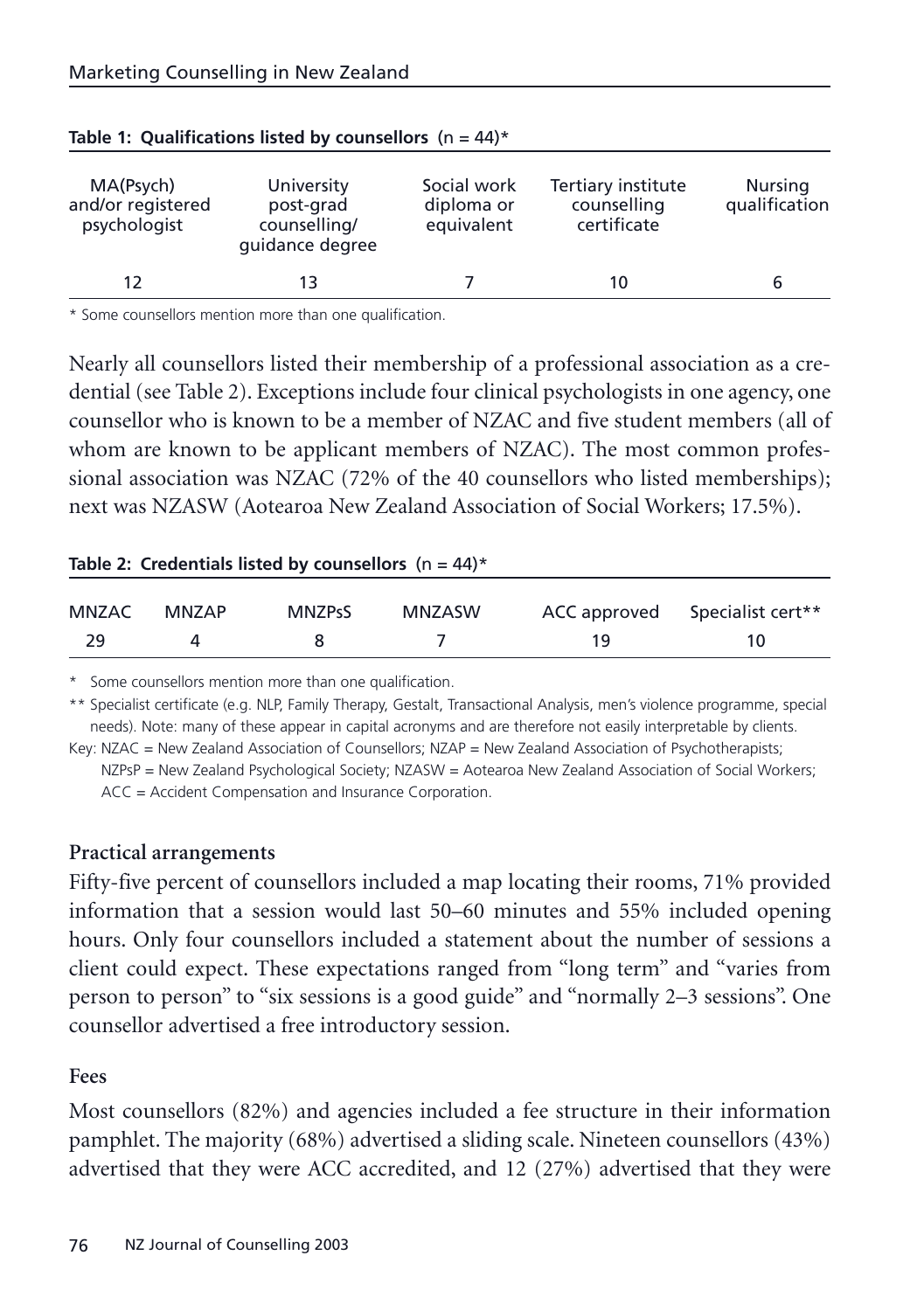registered with the Family Court. One counsellor also described a cancellation policy.

### **Accountability**

In these brochures, accountability is a term associated with membership of a professional association. Twenty-one counsellors (48%) included accountability in the description of their service. Of these, accountability for 17 was subsumed in their agency brochure and their agencies stated that all counsellors were accountable to the NZAC Code of Ethics. One agency (11 counsellors) stated that counsellors were expected to have supervision. No other counsellors mentioned in their brochures that they received supervision.

### **Confidentiality**

This word was used as a descriptor of the service by 17 counsellors (39%). In most cases, the word was used as part of a list; for example, "I offer a safe, supportive, confidential and empowering environment". In no brochure were limits on confidentiality addressed.

## Information that helps shape the meaning of counselling

### **Competence**

Since clients have not been educated about the criteria to use in evaluating counsellors, there is scope for counsellors to use their own discretion about what information they will use to attract potential clients. Kotler and Bloom (1984) suggested that a problem for marketing professional services was that clients wanted professionals who had had prior experience with their situations. This, of course, is an ideal that is difficult to obtain. In its place, therefore, we have claims about competence. In claiming competence, a counsellor signals to potential clients that he or she is well qualified to deal with their counselling needs. In brochures, competence is a word used in the general text. It is a term implied in the self-descriptions of counsellors' experience and specialisation. Nearly all the counsellors listed some area of counselling in which they specialised. Not surprisingly, half listed a common focus of counselling – relationships (including family and couples); other common specialities were young people and children (25%), sexual abuse and trauma (21%), loss and grief (18%), stress (18%) and spiritual issues (18%).

Counsellors did not, however, specify the experience they had had working with these specific problems. Thus, while seven (16%) of the counsellors claimed extensive experience working with particular clients or problem types, few counsellors were able to support their claims of competence in particular areas with specific experience or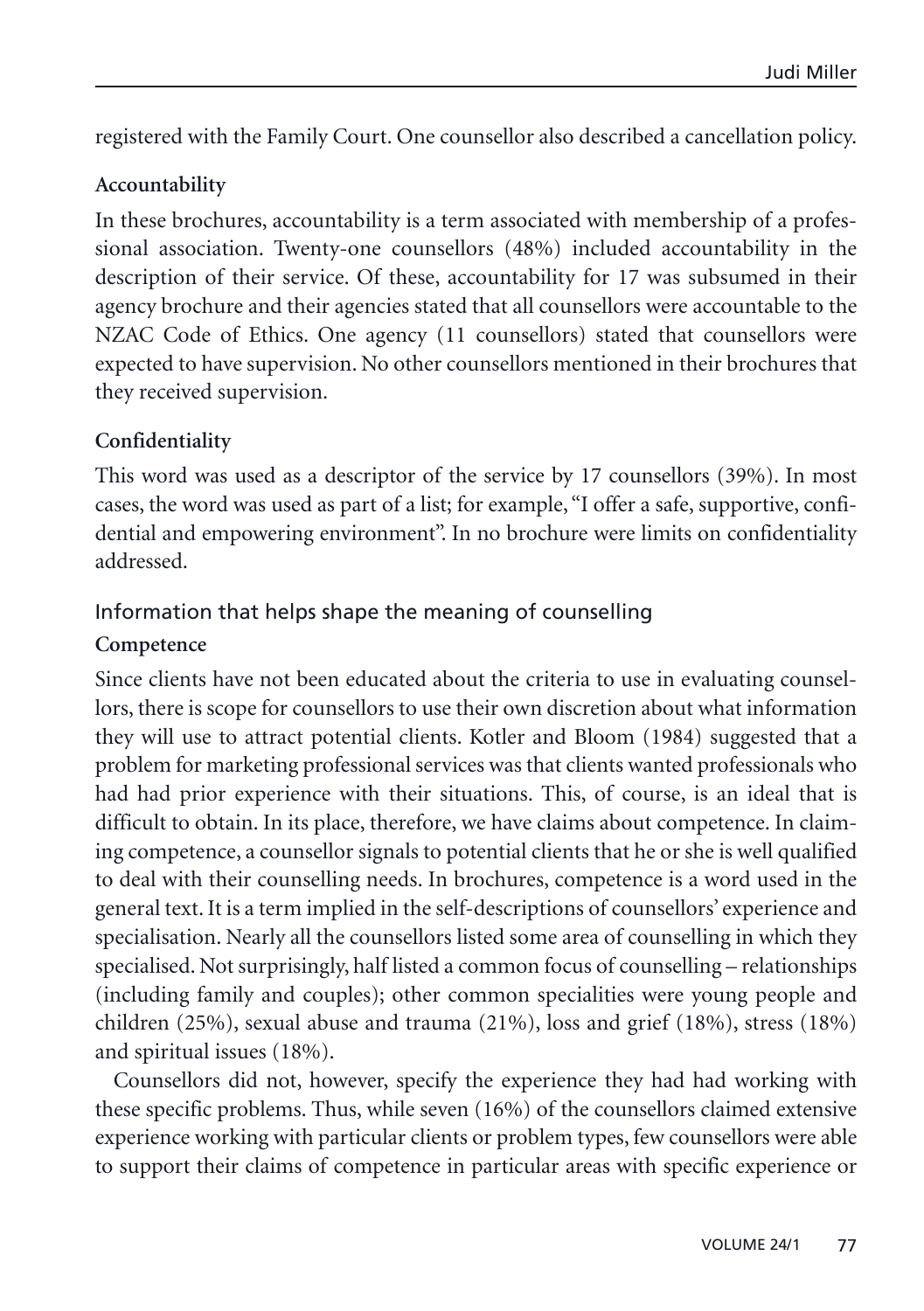qualifications (see Table 3). Ten assumed that a background in such training as teaching, nursing or school counselling would qualify as proof of competence, and three mentioned the counselling approach in which they had been trained.

Similarly, experience tended to be linked to time rather than training or quality. Thus, 16 (36%) included in their advertisement a description of the length of time they had been a counsellor. Three counsellors (7%) used such phrases as "varied life and work experience" to claim competence and two (4%) simply claimed they were experienced therapists.

| Description of experience                                                          | No. of<br>counsellors |
|------------------------------------------------------------------------------------|-----------------------|
| Experience (and extensive experience) of working with (client or behaviour types)  |                       |
| 2-5 years' experience                                                              | 4                     |
| 6-10 years' experience of counselling/therapy                                      | 5                     |
| 11-20 years' experience                                                            | 2                     |
| More than 20 years                                                                 | 5                     |
| Experienced therapist                                                              | 2                     |
| Background in  (e.g. teaching, nursing, school counselling)                        | 10                    |
| Trained in  (counselling approach)                                                 | 3                     |
| General experience (e.g. varied life and work experience, considerable experience) | 3                     |
| Phrases showing enthusiasm (e.g. I enjoy, am passionate about, I work lovingly )   | 3                     |

#### **Table 3: Experience listed by counsellors** (n = 44)

### **About the counsellor**

In keeping with the view that clients want to see and talk with the person who will be providing the service (Kotler & Bloom, 1984) and that the success of any therapeutic endeavour depends on the participants establishing an open, trusting collaborative relationship (Sexton et al., 1997) most counsellors (71%) included a photograph of themselves. Furthermore, 11 (25%) included personal comments about themselves. These comments help to situate counselling in strong family relationships and in an identity grounded in place and community. The most common personal comments concerned family composition  $(n = 7)$ . Other comments were about the counsellor's place of birth, church connection and, for three counsellors, the fact that they were mothers. One comment was more general: "I am a caring compassionate person."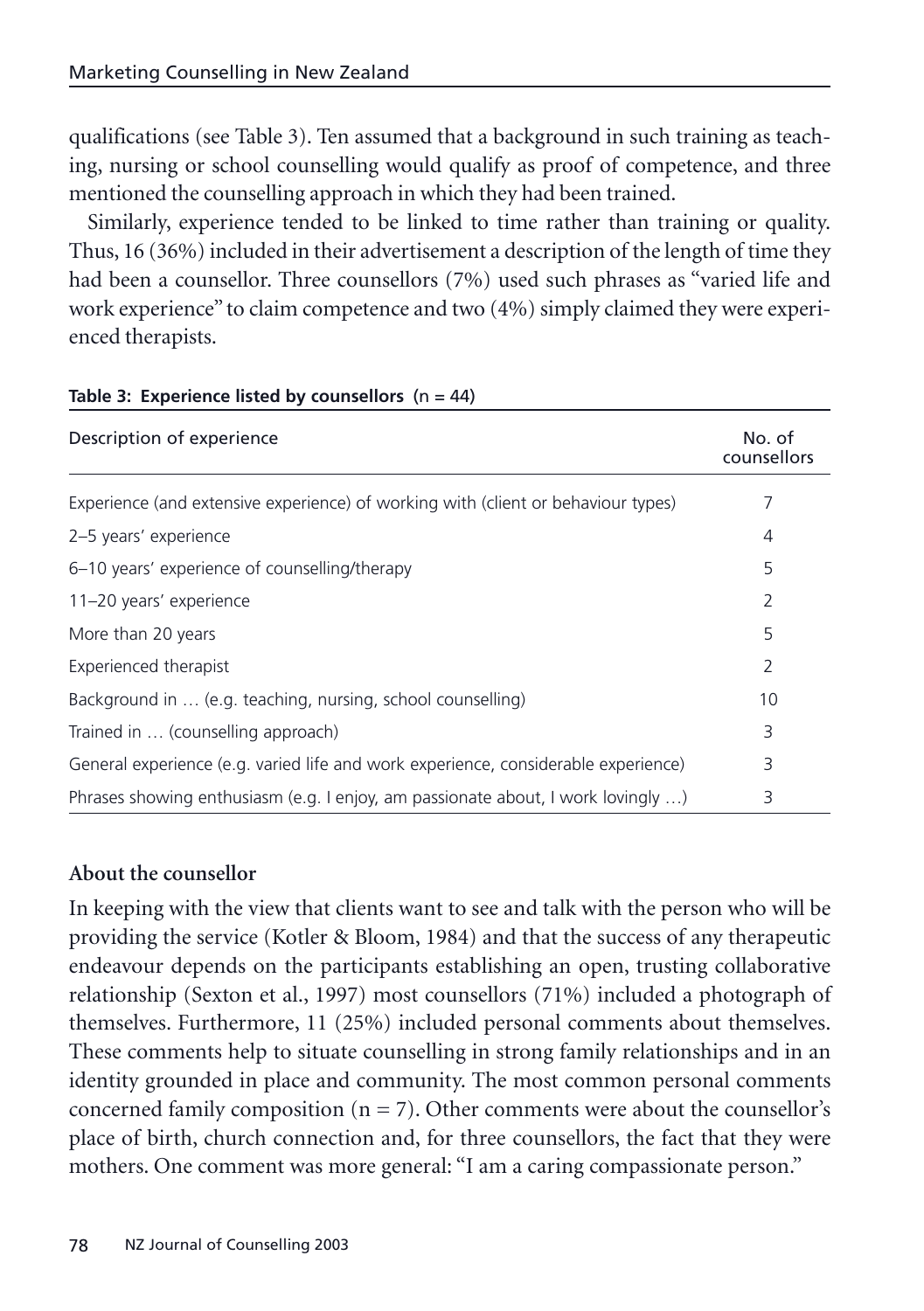## **Respectful practice**

Since the theme of the 2002 NZAC/IAC conference was "respectful practice", it is also interesting to determine the ways in which counsellors promote this aspect of their service. The notion of respect is often associated with issues of understanding and recognising diversity. Sue and Zane (1987) comment that one of the problems with providing effective services is the inability of therapists to provide culturally responsive treatment due to a lack of familiarity with the cultural background of the client. In my sample, only three counsellors mentioned any cross-cultural focus in the description of their work. The idea that counselling involves respect for a client, however, is described in the advertisements of 24 counsellors. In one agency brochure (11 counsellors) the statement is made that "we try to respect and look after the needs of everyone, regardless of creed, culture or socio-economic background". In a brochure of seven counsellors, clients are promised "a respectful and non-judgemental attitude".

### **Discussion**

In looking at the overall content of these brochures using the list recommended by the feminist social workers, this sample of brochures provides information about the counsellors' qualifications and professional association affiliation, about practical arrangements such as fees, length of sessions and the hours the counsellor will see clients. Only one-third of these brochures, however, provide information to potential clients about the model of counselling used by the counsellor or the counsellor's ethos. Most clients will find the words "accountability" (associated with the ethical code under which the counsellor operates) and "confidential" in the brochure. They will not, however, find any information on the extent or limits of these terms. Clients will have to assume the counsellors' competence in a particular area because most counsellors list special areas but do not provide information on any extra training/ education. Similarly, clients are expected to assume that length of experience in counselling, or breadth of experience in life, are indicators of competence. Potential clients will find some personal information about the counsellor that may help them make a choice. They will, however, find very little information about the expected number of sessions that their counselling will take, about any supervision arrangements of the counsellor or about the cultural beliefs and values of the counsellor.

The growth and development of counselling in New Zealand has occurred alongside restructuring of the health and welfare services. Since counselling is an occupation that is susceptible to changes in government legislation, market-driven approaches that have emerged in other service industries have also created a situation in which counsellors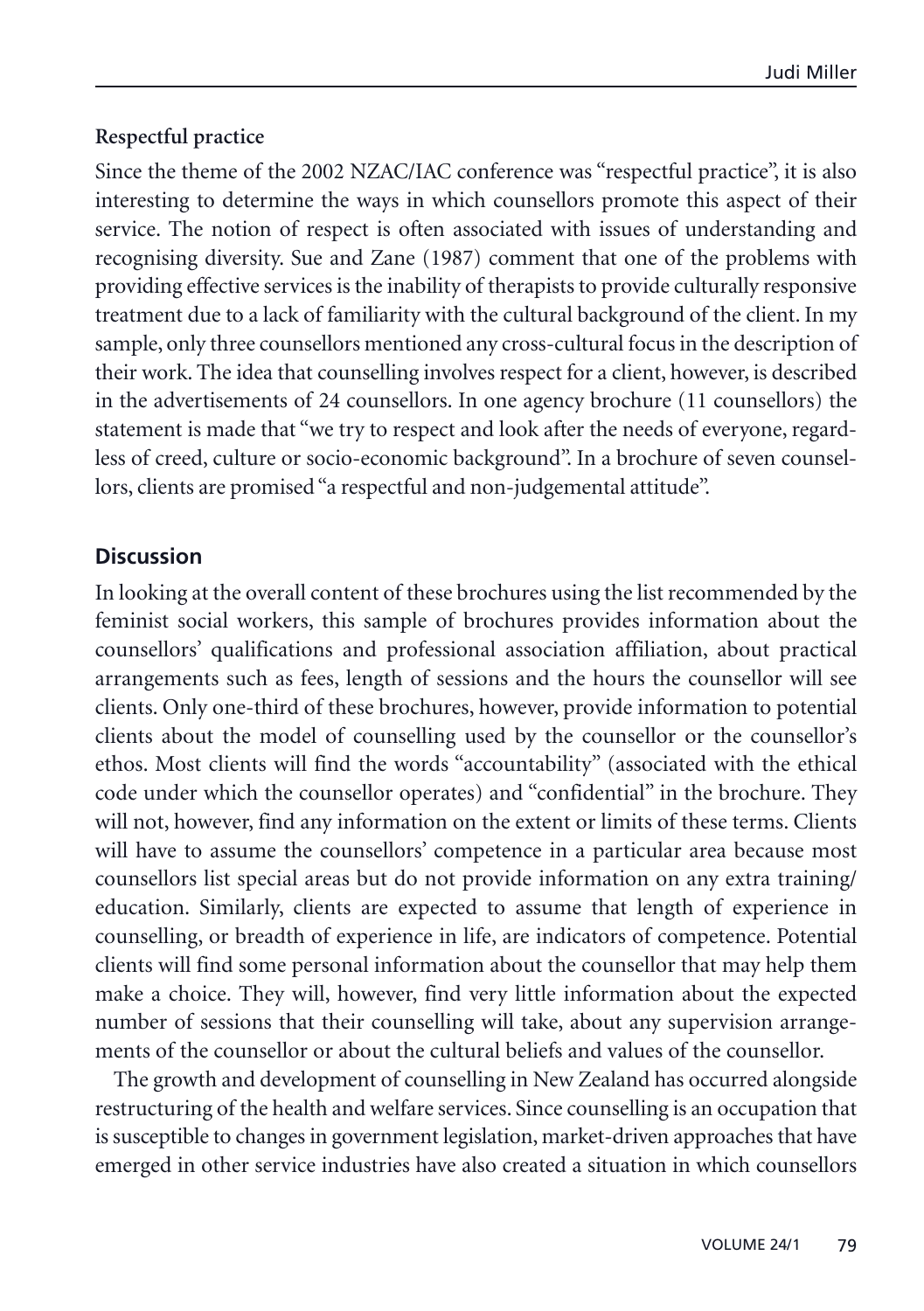have had to compete with one another for work. We now have a situation in which counselling has become a commodity to be bought and sold in the marketplace. These brochures are testament to the fact that there is definite competition for counselling business. Further research could go beyond such a local sample and explore counsellor brochures throughout New Zealand to assess the general images being portrayed. Further, it may be useful to separate brochures in which student counsellors advertise their services from those of counsellors who have been in private practice for some time. This will highlight the different marketing techniques, and resulting images, required by counsellors who are faced with attracting both potential clients and referral agents. Another interesting subgroup would be school counsellors, who are now using brochures to market their services to the school community. These brochures have the potential to influence the meaning of school counselling.

# **Conclusion**

Goss (1993) states that advertisements tell us more about the culture that produced them than about that which they attempt to sell. In this paper, therefore, I have used a sample of counsellors' brochures to explore the influence of the market environment on current images of New Zealand counselling. The content of these brochures highlights factors which support dominant views of counselling as safe, respectful, professional, confidential and beneficial. Counsellors are using these terms in their advertisements to compete with one another for clients, but they are mindful of some of the guidelines set by their professional associations. They are also mindful of the needs of referral agents and third-party funders to support services that are accountable and efficient. Indeed, these needs appear to dominate counsellors' decisions about how to market their services. Thus we find, in this sample of brochures, that most counsellors attempt to attract clients by displaying their qualifications, their membership of professional associations and their eligibility to provide subsidised counselling in specialist areas. These characteristics, which can be substantiated and are likely to satisfy the needs of referral and third-party funders, are becoming the main criteria for defining counselling.

There are, however, a number of counsellors who are prepared to risk undermining their credibility with the referral and third-party funders by including descriptors in their advertisements that cannot be readily substantiated or evaluated but which may appeal to particular counselling clients. These descriptors, too, have the potential to shape our understanding of counselling in a market environment. When counsellors promote themselves as caring and supportive listeners who are accountable and experienced they are asking clients to enter their service on trust. When counsellors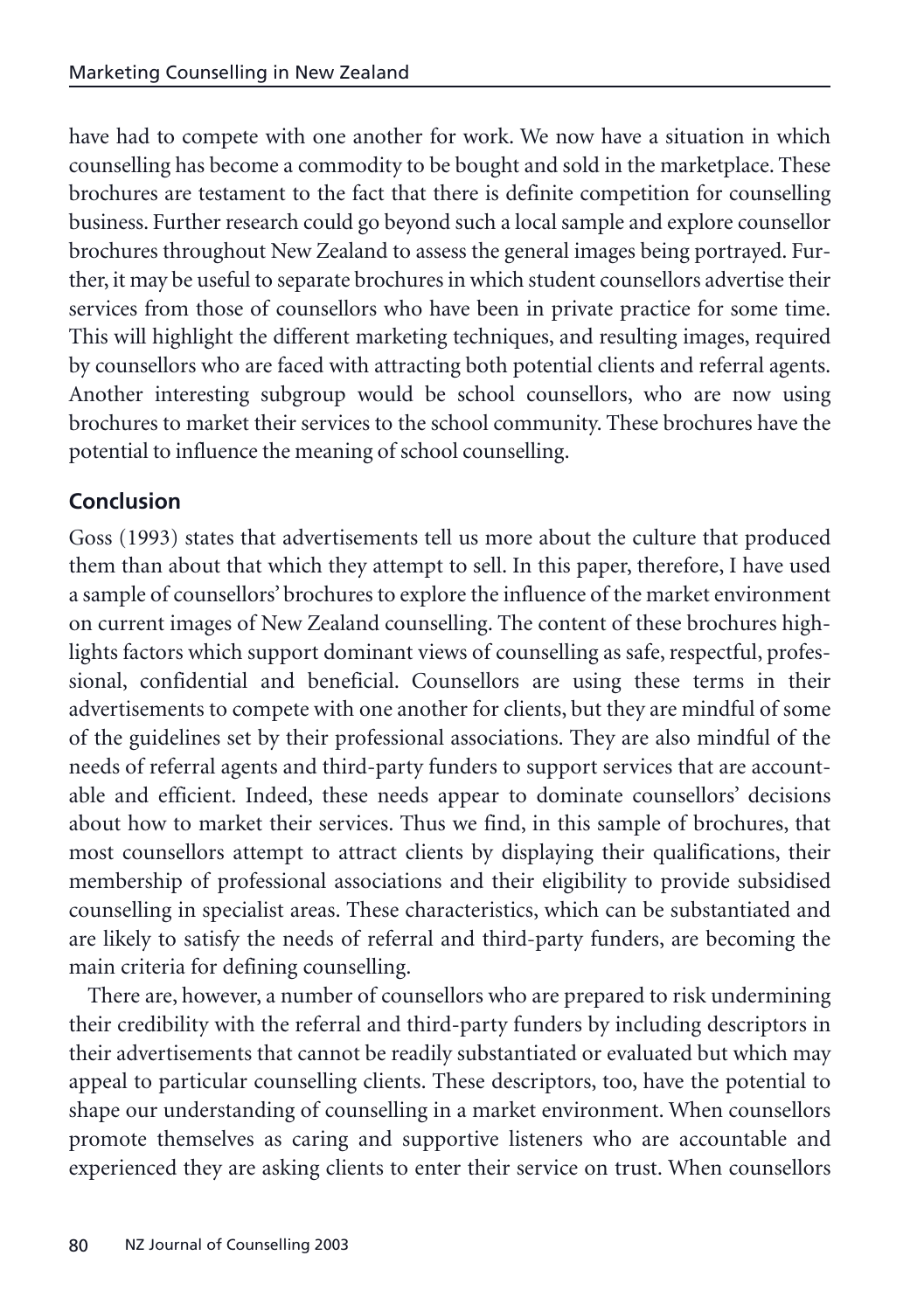use phrases such as "I enjoy helping people" or "I am a compassionate person" they are upholding common beliefs about the types of people counsellors are and about counselling being a "helping" service. When they promise clients self-actualisation, fulfilment, spiritual achievements, personal growth and discovery they are using marketing techniques that favourably dispose clients to their product. Yet, how can a client know whether it is possible to transform relationships quickly or what the promise made in one brochure – to "lift over the various operative problems you encounter" – means?

In their brochures, counsellors have tried to find a balance between the discourse of counselling and a new discourse which incorporates the language and practices of commercial marketing. While it is heartening to see that the discourse of counselling has not been completely subsumed by a marketing discourse, there are indications that the current balance still leaves the needs of some clients unmet. The main omissions include information about the process of counselling and the meaning of terms such as experience, confidentiality and/or supervision. Inclusion of these types of information would, I suggest, respect the needs of the clients to be fully informed about counselling and would enhance, rather than undermine, counselling's professional image.

### References

Abbott, A. (1988). *The system of professions*. Chicago: University of Chicago Press.

- Davis, J. (1996). A therapist's view of marketing. In J. Davis & M.A. Freeman (Eds) *Marketing for therapists*. San Francisco: Jossey-Bass.
- Davis, J. & Freeman, M.A. (Eds) (1996). *Marketing for therapists*. San Francisco: Jossey-Bass.
- Epperson, D.L. & Lewis, K.N. (1987). Issue and informed entry into counselling: Perceptions and preferences resulting from different types and amounts of pretherapy information. *Journal of Counseling Psychology, 34*: 266–75.
- Giles, S. & Dryden, W. (1991). Fears about seeking therapeutic help: The effect of sex of subject, sex of professional and title of professional. *British Journal of Guidance and Counselling, 19*  $(1): 81-91.$
- Gm resource and referral directory (2002). www.gmd.net.nz.
- Goffman, E. (1976). *Gender advertisements*. London: Macmillan Press.
- Goss, J.D. (1993). Placing the market and marketing place: Tourist advertising of the Hawaiian islands, 1972–92. *Environment and Planning D: Society and Space, 11*: 663–88.
- Hartlage, L. & Sperr, E. (1980). Patient preferences with regard to ideal therapist characteristics. *Journal of Counseling Psychology, 36* (1): 288–91.
- Hermansson, G. (1999). *Pieces of silver: 25 years of the New Zealand Counselling and Guidance Association/New Zealand Association of Counsellors*. Hamilton: New Zealand Association of Counsellors.
- Hermansson, G. & Webb, S. (1993). Guidance and counselling in New Zealand: Weathering a decade of transformation. *International Journal for the Advancement of Counselling, 16* (3): 213–29.